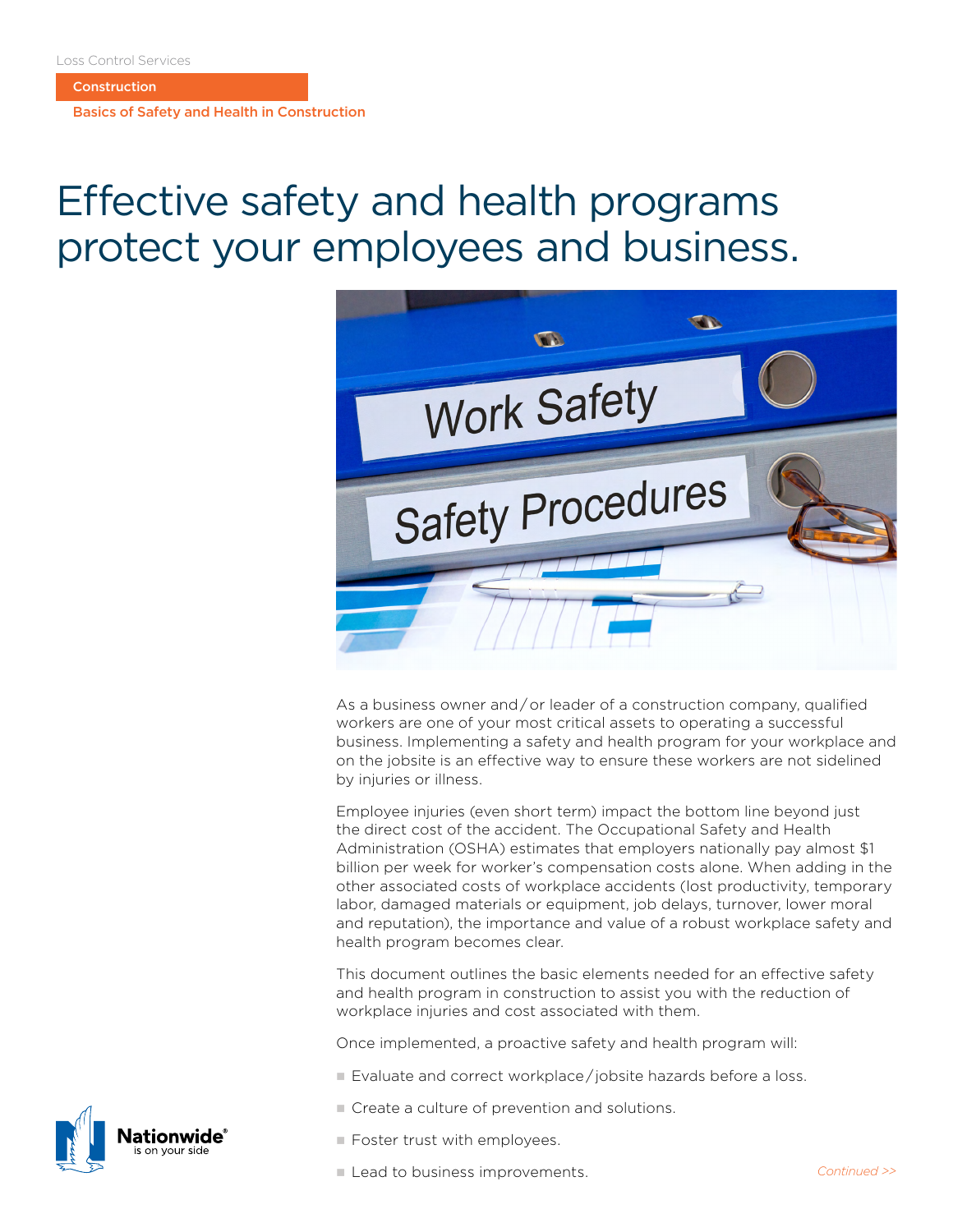

## Basic #1 – Demonstrate that Safety and Health is a Core Value

Management / leadership must demonstrate a commitment to continuous improvements and make worker safety a core value of the organization. This is shown by providing the time and financial resources to eliminate workplace hazards through written safety policies, formal communication / training, establishing safety goals, providing support / oversight and leading by example. It is in everyone's best interest to engage employees and request feedback about the effectiveness of the safety and health programs in the workplace.

### Basic #2 - Employee Involvement in All Aspects of Workplace Safety

Workers must be involved and engaged in all aspects of safety to ensure total company commitment. Management and employee safety and health communications are critical elements to success. In fact, employers are required (per OSHA) to provide employees access to information (Safety Data Sheets, OSHA Injury Logs, Incident Reports, Safety Policies and Workplace Safety Training). Leadership should encourage and empower workers and competent persons to report hazards / health concerns and / or address workplace hazards. A competent person is defined by OSHA as "one who is capable of identifying existing and predictable hazards in the surroundings or working conditions which are unsanitary, hazardous, or dangerous to employees, and who has authorization to take prompt corrective measures to eliminate them". Workers are better positioned to identify safety concerns and program inadequacies. Implement a simple process for reporting incidents / injuries, near misses, hazards and other concerns.

### Basic #3 - Hazard Identification and Assessment:

A leading cause of workplace injuries is failure to identify hazards on the construction site. There are many unanticipated hazards on construction sites due to nature of construction (working around many trades), changes in the project and a fast-paced environment. A critical element of any effective safety and health program is proactive and ongoing processes to identify and assess hazards. There are many resources that should be utilized to collect information to identify and address workplace hazards. These resources include (not limited to) – initial and periodic workplace inspection, investigation of injuries / illnesses / near misses for trends, company policies, safety data sheets, input from workers and the end results from Job Hazard Analysis (JHA). JHA is defined as a technique that focuses on job tasks as a way to identify hazards before they occur. It centers on the relationship between the worker, the task, the tools, and the work environment. Ideally, after you identify uncontrolled hazards, you will take steps to eliminate or reduce them to an acceptable risk level. Implementing proactive measures to identify, assess and eliminate hazards is a winning combination to reducing workplace incidents / injuries.